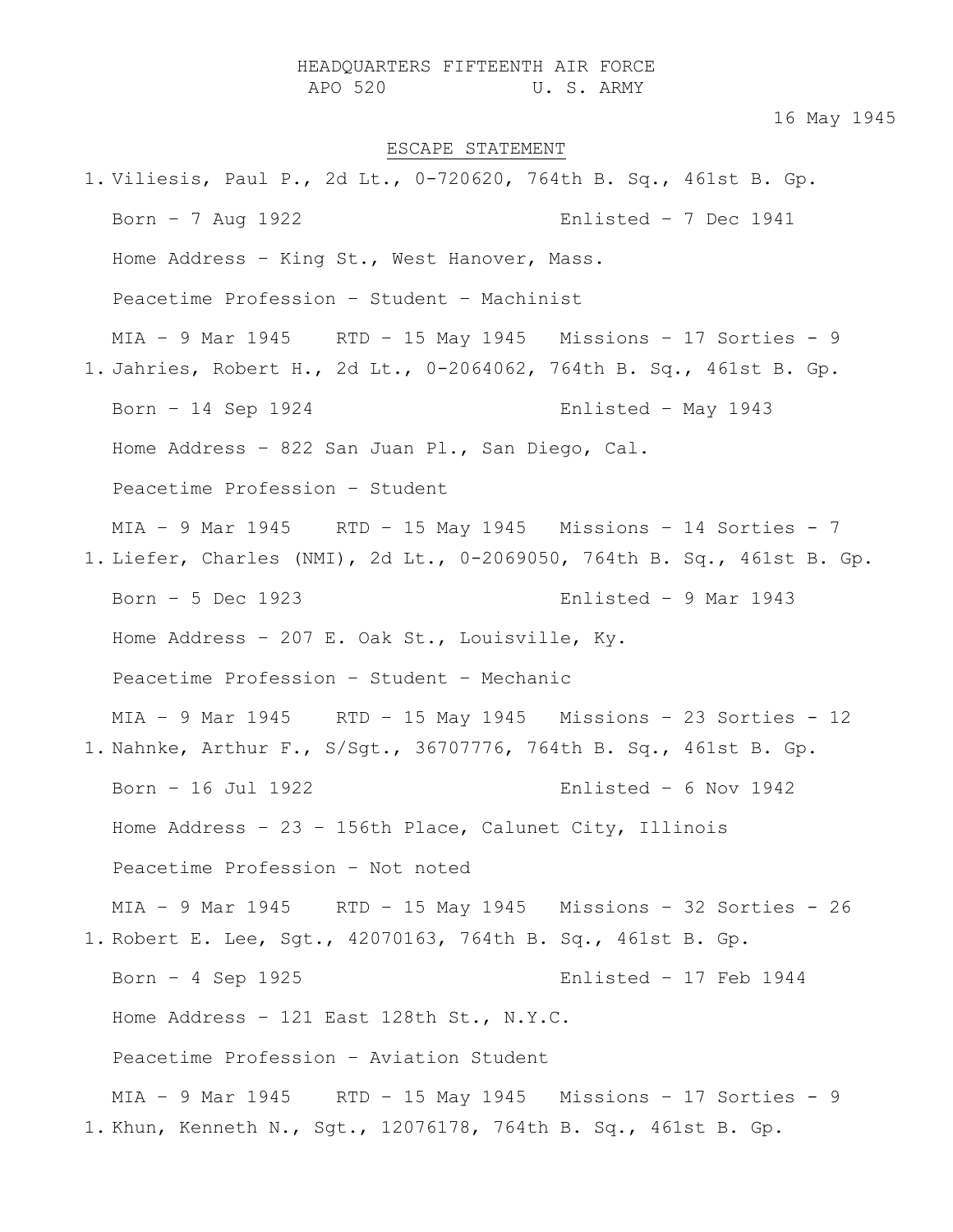Born – 15 Sep 1921 Enlisted – 31 Mar 1942 Home Address – 515 Morris Avenue, Elizabeth, N. J. Peacetime Profession – Stenographer MIA – 9 Mar 1945 RTD – 15 May 1945 Missions – 17 Sorties - 9 1. Davis, Victor W., Sgt., 12181187, 764th B. Sq., 461st B. Gp. Born – 11 Mar 1923 Enlisted – Oct 1942 Home Address - 23-84 - 24th St., L.I. City, N.Y. Peacetime Profession – Not given MIA – 9 Mar 1945 RTD – 15 May 1945 Missions – 17 Sorties - 9

2. These sources were on a bombing mission to Bruck Marshalling yard on 9 March in B-24 type plane. Aircraft was hit by another plane about 15-20 km west of Otocac. The wing was bent and two motors were out. Sources bailed out and plane is believed to have burned after crashing.

3. Sources were all picked up by Ustachi and Germans and held as P/Ws in Gospic, Otocac (4452N-1514 E) and Zagreb.

4. All sources were taken to a small villager about 15-20 km west of Otocac for one night and put in a small house in one room, heavily guarded. Next day they were brought to Otocac and put in small room in a hotel for two nights; then sources were moved by wagob to Gospic where the Ustachi had headquarters. There they found other prisoners (13) and stayed in small guarded room for seven (7) days. On 10 March sources were taken to Zagreb and spent one night in a cellar of Ministry building and then, the following day, were brought to a barracks built for prisoners, outside Zagreb. With the exception of several bad incidents (listed in Appendix D, attached), sources were treated fairly well. Guards were Domobrans.

On 8 May heavy fighting took place between Partisans and Ustachi. Sources were in midst of fighting; spent night in a farm house and bomb shelter. Next day (9 May) sources were brought to Hotel Central by Partisans as the latter had overrun surrounding territory in preceding night and day. After six days, sources were evacuated to Bari, 10 May as they had been in contact with English and American missions who arrived on 10 May.

> W. T. EMMET, Capt., A.C., Interrogator.

4 Incls:

- 1. Ltr 383.6 (7) 2. Appendix B 3. Appendix D
- 4. Appendix F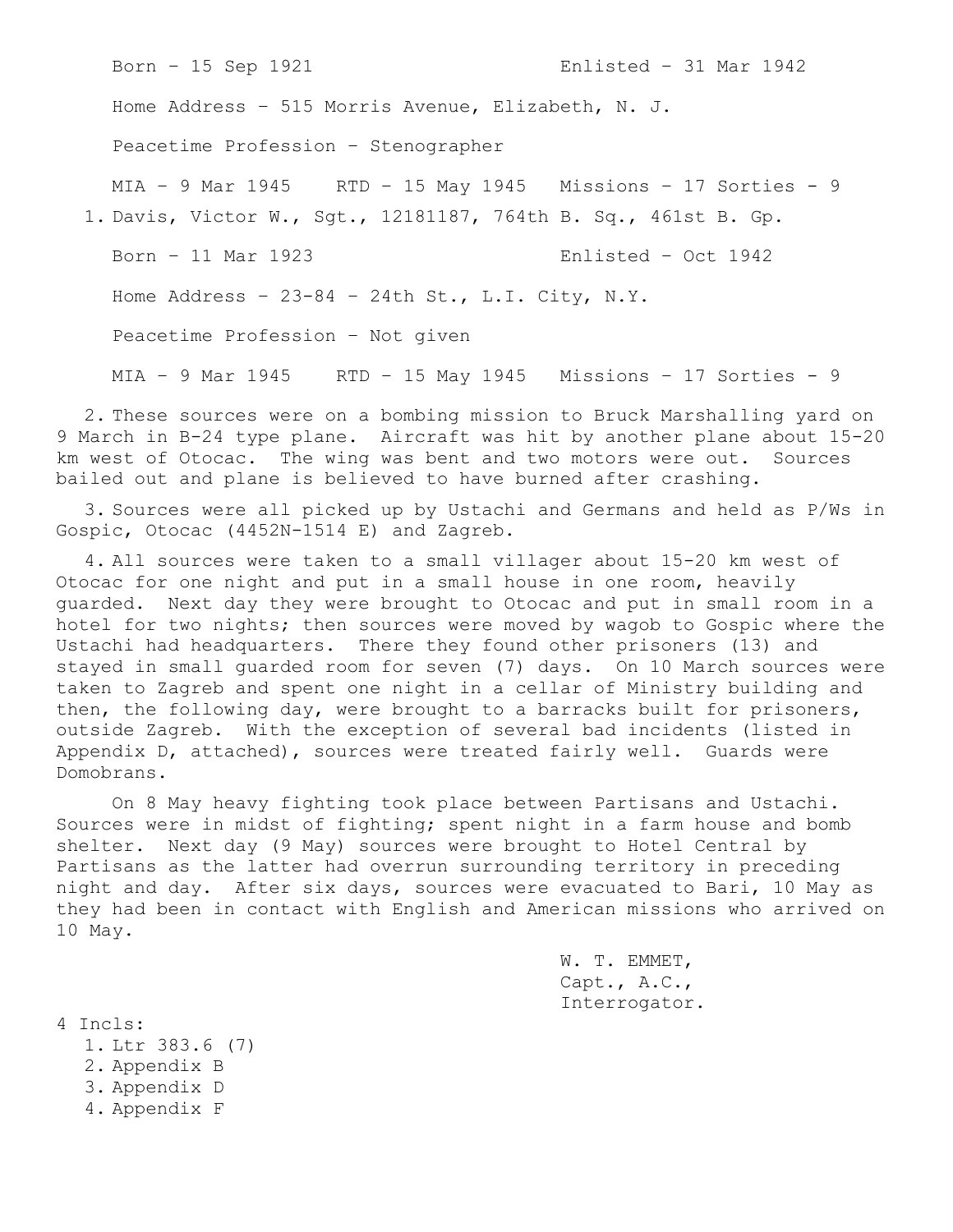## Appendix B

10/15 May **Major Read, British Mission Zagreb**, and Capt Dean, American Mission – both were very helpful. 8 May 8 May Baroness Nickolic; outside Zagreb; gave shelter and food to some. Father Theodore Benkowicz, a Catholic priest; held Mass for Catholic men; claimed his home was steelton, Pa. Gave medicine, tea and food to those who were ill with

dysentery, etc.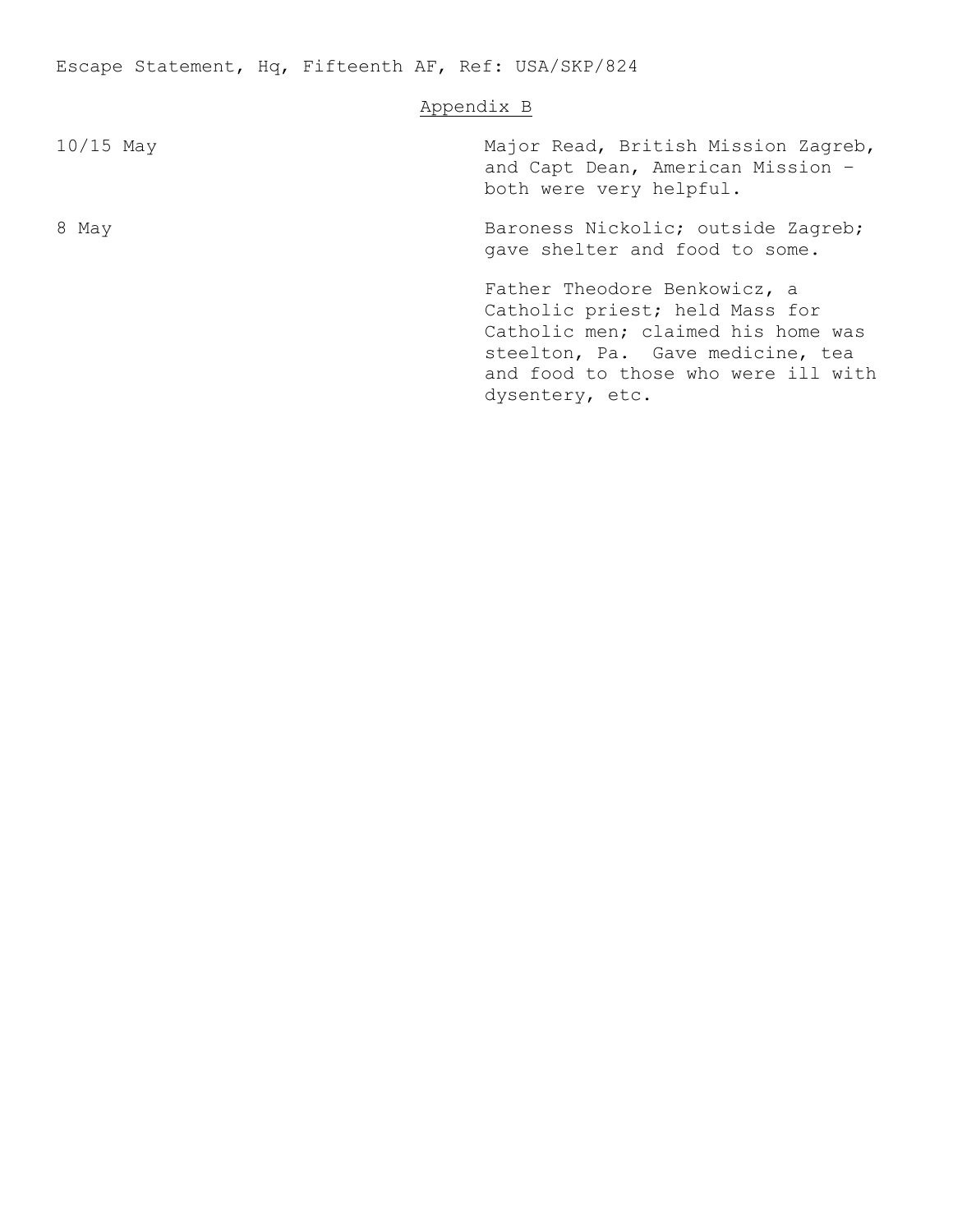Escape Statement, Hq, Fifteenth AF, Ref: USA/SKP/824

#### APPENDIX D

1. Everything taken away of personal value.

2. Major Macovitch of Gospic and colonel in charge, name unknown, took everything away except trousers and shirts; weather was very cold; wore sources' flying clothes.

Food was nil. Five spoons of so called soup twice a day. Sources were forces to fill in bomb craters 14 March. Also to defuse dud bombs. On 18 March, sources were put in middle of bridge (Gospic) because Ustachi believed it would be bombed. Ustachi guards were placed at each end of bridge. Sources were there from 0800 to 1300 hours.

3. Lt. Ivan Hodok, also unfriendly, wore sources' clothes. This man worked under Macovitch; sources believed that he gave up to English at Ljublana.

4. At Gospic the major and colonel (name unknown) and Lt. all said they would not recognize Geneva Convention.

5. By the time sources reached Zagreb, higher ups realized war was not going too well and treated them better.

6. Guards said they were going to kill one of the group, just for fun. General Bobons, black guard, boasted of killing many people.